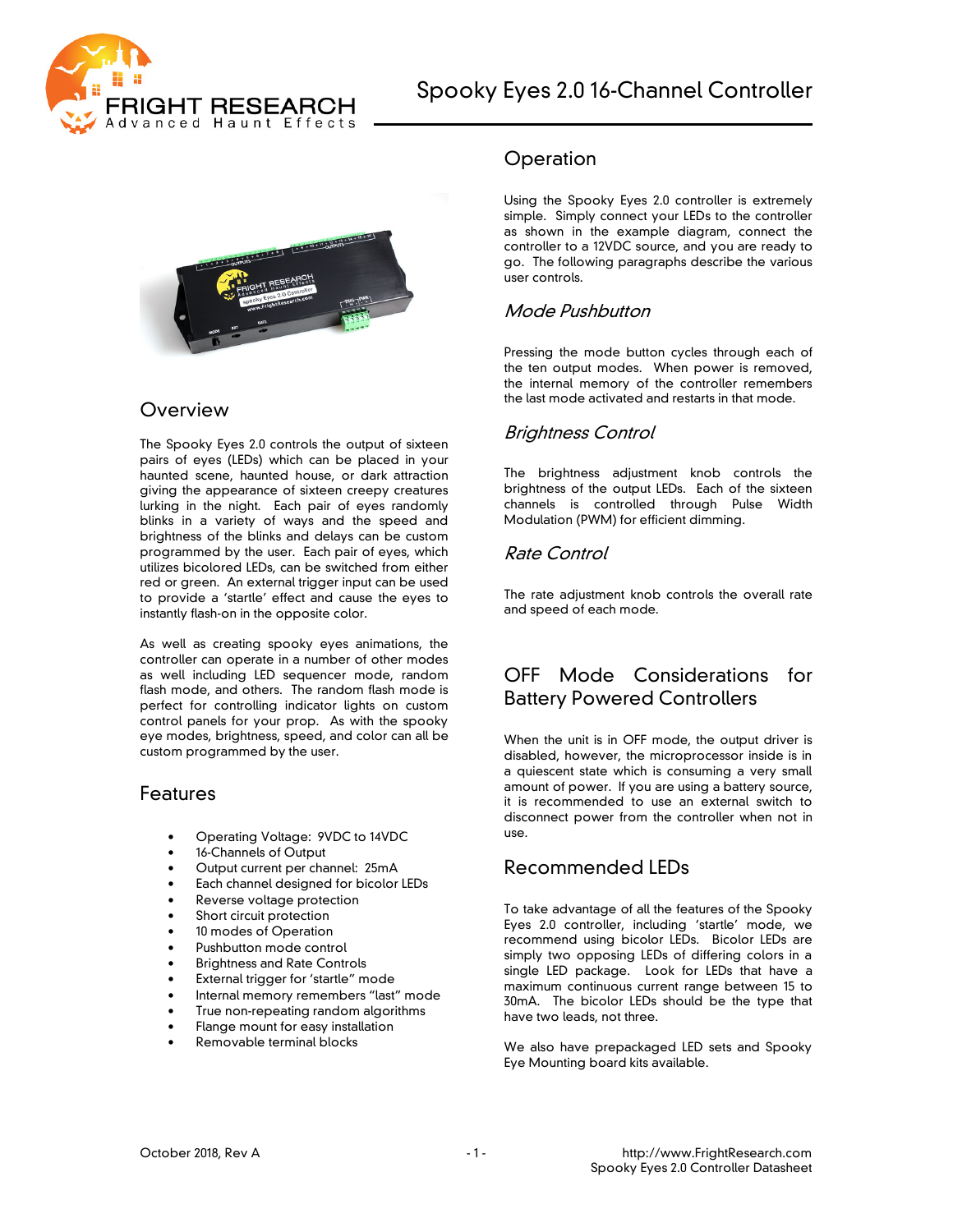



# External Trigger

The external trigger requires a contact closure to trigger. This can be in the form of a pushbutton, momentary switch, or relay contact. The trigger is detected when the contact is CLOSED. The contact closure wires should be connected to the '-' and 'IN' terminals on the trigger terminal block as shown in the diagram on the next page.

#### NOTE: Sensors with active outputs, such as PIR sensors are NOT compatible with the Spooky Eyes 2.0 and may cause damage to the trigger circuit.

# External Trigger Test Mode

When the controller is in OFF mode, you can test your external trigger close contact switch. Simply put the controller into OFF mode and close your external switch. Output 1 will illuminate while the trigger contact is closed. This is useful for troubleshooting and test purposes.

# Mode Descriptions

### Spooky Eye Modes

In this mode, each pair of LED eyes turns on randomly until all LED eyes are ON. Once all LED eyes are illuminated, eyes will randomly 'blink' in a variety of different ways. This will occur for anywhere between 2 to 4 minutes at which point, all LED eyes will slowly and randomly turn off. After a short delay, the process will repeat. The RATE adjust will control how fast the eyes wake up and blink. There is both a red and green mode of operation.

### Single Eye Modes

In single eye mode, LED eyes will 'wake up" randomly and one at a time. When on, they 'blink' and then turn off. The process repeats. There are a number of different 'blink' events and they are randomized each time an LED eye 'wakes up.' There is a both a red and green mode. The RATE adjust will control how fast this mode operates.

#### Sequencer Modes

This is the classic LED sequencer mode. In this mode, LEDs are illuminated one at a time sequentially back and forth. There is a red and green mode and the RATE adjust will control how fast the LEDs move back and forth.

#### Sparkle Mode

This mode gives the output a sparkling or strobe effect. Each LED is randomly flashed ON and then OFF. This mode can be used to simulate camera flashes in a crowd, provide random blinks for a custom control panel prop, or used with wall mounted LEDs to disorient guests in a haunted attraction. There are green, red, and mixed modes. The RATE adjust controls how fast the LEDs flash.

## Trigger Event

When an external trigger is detected, the present mode will be interrupted and all LED channels will change color and turn on simultaneously. They will then slowly and randomly turn off before returning the previous operating mode. This event has the effect of creatures being 'startled' in the night and waking up. Audio or motion detector triggers work great for this feature. The trigger will only work during the spooky eye and single eye operating modes.

# Mode Map